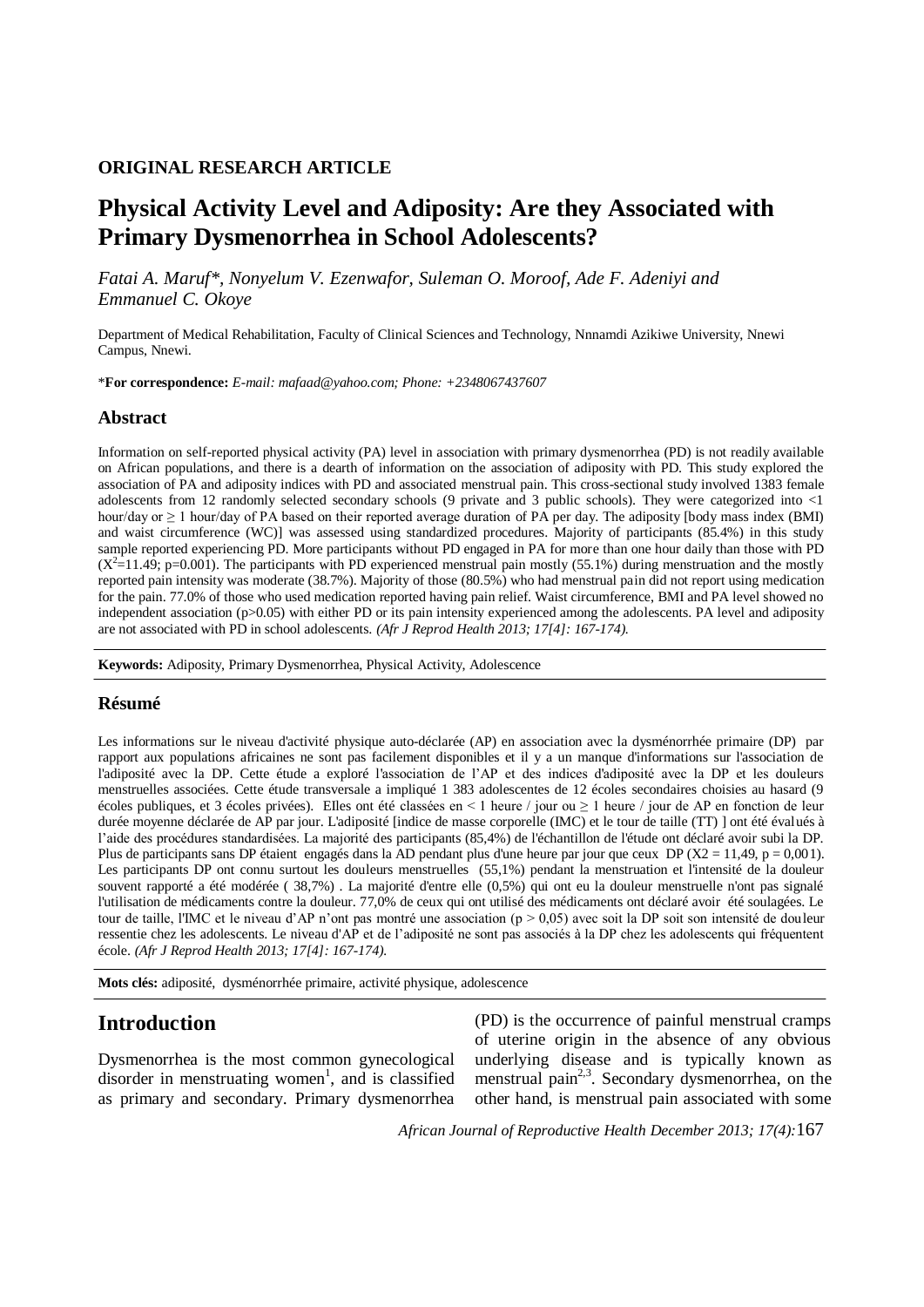underlying disease or structural abnormality either within or outside the uterus $4$ .

Primary dysmenorrhea usually begins within the first six-to-twelve months after menarche when a regular ovulatory cycle has been established<sup>5</sup>. There may be associated systemic symptoms like nausea, vomiting, diarrhea\constipation, headache, dizziness, lightheadedness, fatigue, and syncope<sup>4,5</sup>. In addition, urinary frequency, irritability, nervous depression, abdominal bloating may occur during the menstrual period<sup>5</sup>. The pain usually begins on or just before the menstrual bleeding and gradually diminishes over 1-to-3 days. Furthermore, the pain may be intermittent and may range from mild to severe<sup>6</sup>. The menstrual pain becomes less as a woman's age advances<sup>7</sup>.

The prevalence of PD among menstruating women is as high as 80% to 90% with 15% to 33% reporting moderate to severe menstrual pain $8-10$ . Primary dysmenorrhea is the leading cause of recurrent short-term school and work absenteeism in adolescent girls and women, and it has a negative impact on social, academic and sports activities in female adolescents $11$ . In the study by Banikarim et  $al<sup>11</sup>$ , Hispanic female adolescents reported that the activities affected by PD included concentration in class, class participation, socialization, home work, and test-taking skills, grades and sports participation.

Behavioural risk factors, such as smoking, alcohol consumption, poor dietary intake and low PA levels have been associated with having  $PD^{9,12}$ . On the contrary PA is reportedly not associated with pain<sup>9</sup>. Other risk factors for PD include null parity, heavy menstrual flow, lengthy periods, psychological symptoms, overweight, underweight, and commencement of menstruation before the age of  $11^{13-15}$ . Studies had explored the PD in relation to physical exercise $14,16-19$ . These studies, however, involved samples from outside Africa. Research on PA level in relation to PD is important due to the psycho-social and academic implications of PD in adolescents. Further, there is a dearth of information on obesity indices in relation to PD. This study explored the associations of PA level and obesity indices with occurrence of PD, and with dysmenorrhoeic pain intensity in school adolescents.

## **Methods**

### *Participants*

This cross-sectional study involved 1383 female adolescents from 12 randomly selected secondary schools (9 private and 3 public schools) from a total of 37 secondary schools (31 private and 6 public) registered with the Local Education Authority in Nnewi. Each of these schools has three junior classes and three senior classes. From each of the six classes in the randomly selected schools, an arm was further randomly selected. The sample for this study was drawn from the selected arms. The participants were categorized into those with PD and those without PD. Those who had ever been pregnant, diagnosed with ovarian or uterine pathology or had experienced sexually-transmitted disease were excluded from this study<sup>20</sup>. Also, none of the participants was older than 19 years, was bleeding in-between menstrual periods, had irregular cycles<sup>20</sup>, nor had a history of pelvic inflammatory disease<sup>21</sup>. They also had not used contraceptive pills or injection in at least the last three months, and did not have the first experience of PD latter than 10 months after menarche. They also did not have lower abdominal pain at any other times than just before or during menstruation<sup>22,23</sup>.

### *Procedures*

The Ethics Committee of the Nnamdi Azikiwe University Teaching Hospital, Nnewi, approved the procedures employed in this study. During the first visit to the selected schools, the principals of the schools were approached to explain the nature and purpose of the study and to seek their consent to collect information required in the study on their students. They all gave their consent and a date and time were given for the data collection. On the data collection day, the eligible students who had already been informed about the exercise, and had been required, by their respective class teachers, to inform their parents and guardians, and seek their consent were gathered at a section of the school premises and a screen in the form of a cubicle was provided for their privacy during the measurement. Before data collection, the students were once again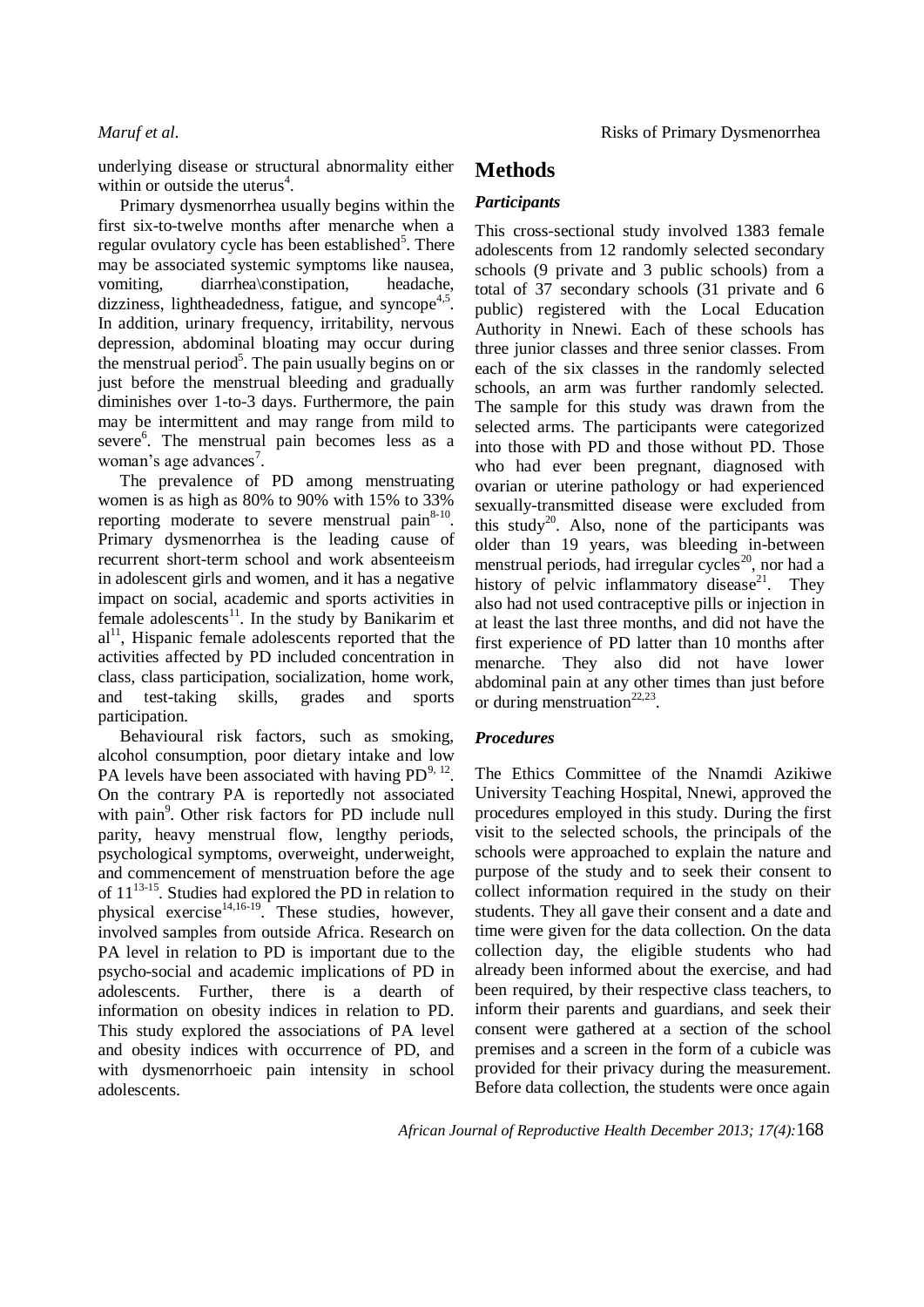asked to ascertain the consent of their parents, and if obtained, the procedures of the research were, once again explained to them. To ensure that none of the female students in a selected class was inadvertently omitted, the class registers were obtained from the class teachers, and names were ticked off as the students were attended to. In addition, information was collected on their ages at the last birth day, characteristics of PD and its management using a questionnaire. The following measurement procedures as well as derivations were carried out.

### *Physical Activity Level*

Physical activity level was assessed by asking the participants to indicate the average number of minutes or hours per day that they engaged in PA such as walking, running, cycling, gardening, traditional game pastimes, house work, sports etc. Based on their responses, they were divided into two PA categories: those who engaged in PA for less than 1 hour per day  $\left(\langle 1 \text{ h}/\text{day}\right)$  and those who engaged in physical activity for up to 1 hour per day  $(≥1 h/day)$ .

### *Adiposity Indices*

Heights of the participants were measured using a height meter (Seca, 220 Measuring Rod): participants stood bare-foot and erect, looking straight ahead, and the height was read off to the nearest 0.01 cm from the height meter at the level of vertex of the head. Body weight was measured using a weighing scale (Hana, model BR9011, 120x0.01kg, China): Before the participants got on the scale, the pointer was on the zero point; the participants were measured barefoot and with minimal clothing while standing on the weighing scale. The weight was read off the scale from the scale with the observer bending over the scale. Body Mass Index (BMI) was determined from measured height and weight of the participants using the relation: Weight/Height<sup>2.</sup> Waist circumference (WC) was measured at the level of the umbilicus using an inelastic tape measure (Butterfly, China) to the nearest 0.01cm.

Pain intensity experienced during menstruation was assessed by using Visual Analogue Scale (VAS) involving a 10 cm straight line with one end marked '0' indicating no pain and the other end marked '10' indicating extremely severe pain. Participants were asked to indicate a point on the straight line corresponding to the pain intensity he experienced during menstruation.

Five research assistants, who had been trained in field data collection, and measurements and recording procedure of the variables examined in this study carried out the measurement. Based on the measured WC participants were divided into 'non-overweight' and 'overweight/obesity' categories using 85 percentile cut-off points for age and gender while for BMI, they were divided into 'non-overweight' and 'overweight/obesity' categories using the cut-off points for age and gender base International Task Obesity Task Force (ITOF) criterion [25].

#### *Statistical Analyses*

The data were summarized using the descriptive statistics of mean and standard deviation as well as frequency and proportion. Multivariate logistic regression was used to determine the associations of PD and dysmenorrhiec pain intensity (dependent variables) with PA level and adiposity. The test of association between PD occurrence and each of PA level and adiposity, indices was adjusted for BMI, waist circumference, age and pain intensity level whereas the one between pain intensity and each of PA level and obesity indices were adjusted for BMI, waist circumference, age and use of pain medication. All analyzes were carried out using SPSS version 20 at  $\alpha$ = 0.05.

## **Results**

The mean age of participants with PD  $(16.02 \pm 1.32)$ years) was significantly higher than that of those without PD  $(15.71 \pm 1.35$  years) (Table 1). Majority of participants (85.4%) in this sample reported experiencing PD. The mean values of other demographic characteristics are as shown in table 1. More participants without PD engaged in PA for more than one hour daily than those in those with PD  $(X^2=11.49; p=0.001)$ . However, BMI and WC were not significantly different (p>0.05) between the two groups (Table 1).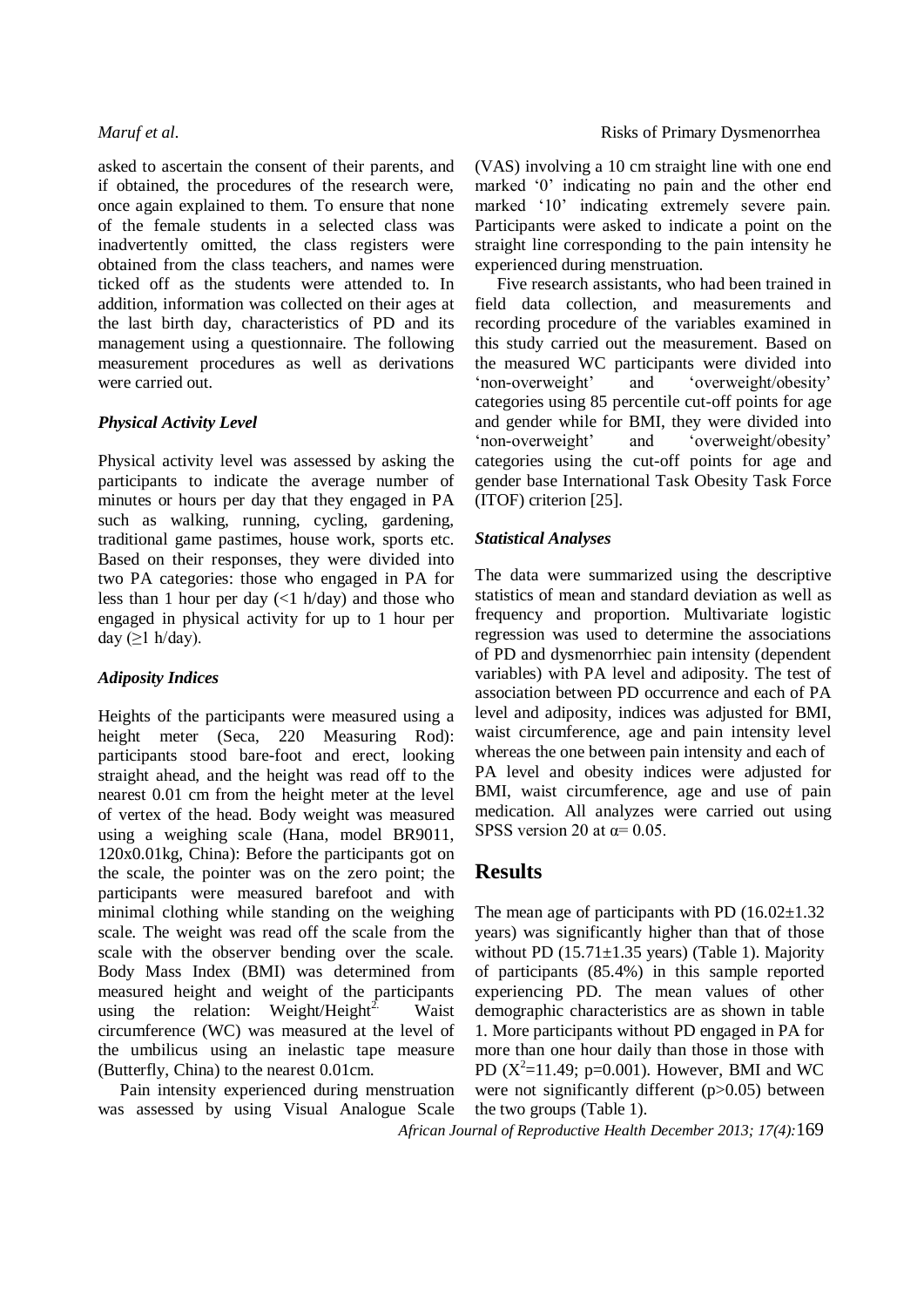|                  | With PD<br>$(n=1181)$ | <b>Without PD</b><br>$(n=202)$ |             |               |
|------------------|-----------------------|--------------------------------|-------------|---------------|
| Characteristics  | $Mean+SD$             | $Mean+SD$                      | t-<br>value | $p-$<br>value |
| Age $(yr)$       | $16.02 + 1.32$        | $15.71 + 1.35$                 | 3.06        | $0.002*$      |
| Height $(m)$     | $1.63 \pm 0.05$       | $1.62+0.06$                    | 2.35        | $0.019*$      |
| Weight<br>(kg)   | $57.67 + 8.63$        | $55.841 \pm 8.30$              | 2.80        | $0.005*$      |
| <b>Body Mass</b> | $21.81 + 2.98$        | $21.39 + 3.029$                | 1.85        | 0.065         |
| Index $(kg/m^2)$ |                       |                                |             |               |
| Waist            | $71.06 + 6.25$        | $70.72 + 6.09$                 | 0.73        | 0.468         |
| Circumference    |                       |                                |             |               |
| (m)              |                       |                                |             |               |

The mean age at menarche among those with PD was 13.04±1.20 years and their mean age at the first experience of PD was 13.76±1.23 years.

Fewer participants with PD (61.3%) than those without PD (73.8%) engaged in PA for more than one hour daily (Table 2). However, more participants who reported experiencing severe pain than those who reported mild-moderate pain intensities engaged in PA for more than one hour per day (Table 3) Prevalence of PD tended to decrease with increasing BMI, whereas it tended to increase with increasing WC (Table 2). Also, prevalence of severe pain experience during PD tended to decrease with increasing BMI and WC (Table 3).

**Table 2**: Frequency Distribution of PA and Adiposity Levels, and Dysmenorrheic Characteristics of Participants

|                                     |                     | With PD $(n=1181)$ | Without PD $(n=202)$ |
|-------------------------------------|---------------------|--------------------|----------------------|
|                                     |                     | Frequency $(\% )$  | Frequency $(\% )$    |
| PA:                                 | $<$ 1 hour/day      | 455 (38.7)         | 53 (26.2)            |
|                                     | $\geq 1$ hour/day   | 721 (61.3)         | 149 (73.8)           |
| BMI $(kg/m^2)$                      | $<$ 5 Percentile    | 42 (71.2)          | 17(28.8)             |
|                                     | $5 - 5$ Percentile  | 970 (86.0)         | 158 (14.0)           |
|                                     | $>85$ Percentile    | 169 (86.2)         | 27(13.8)             |
| <b>WC</b>                           | $<$ 5 Percentile    | 73 (86.9)          | 27(13.1)             |
|                                     | $5 - 85$ Percentile | 965 (85.4)         | 165(14.6)            |
|                                     | $>85$ Percentile    | 143 (84.6)         | 26(15.4)             |
| Menstrual Pain                      | Just Before         | 410 (37.2)         |                      |
|                                     | During              | 608(55.1)          |                      |
|                                     | The Whole Period    | 85(7.7)            |                      |
| Medication Use                      | Yes.                | 230(19.5)          |                      |
|                                     | No                  | 951 (80.5)         |                      |
| Relief as a result of<br>medication | <b>Yes</b>          | 171 (77.0)         |                      |
|                                     | No                  | 51 (23.0)          |                      |

#### **Table 3:** Frequency Distribution of PA and Adiposity Levels, and Dysmenorrheic Pain Intensity of Participants

|            |                      | Mild-<br>Moderate<br>$(n=535)$ | <b>Severe</b><br>$(n=848)$ |
|------------|----------------------|--------------------------------|----------------------------|
|            |                      | Frequency<br>$($ %)            | <b>Frequency</b><br>(%)    |
| PA:        | $< 1$ hour/day       | 318 (39.0)                     | 142 (37.5)                 |
|            | $\geq 1$ hour/day    | 497 (61.0)                     | 237(62.5)                  |
| <b>BMI</b> | $<$ 5 Percentile     | 34 (77.3)                      | 10(22.7)                   |
| $(kg/m^2)$ |                      |                                |                            |
|            | $5 - $85$ Percentile | 678(69.0)                      | 305 (31.0)                 |
|            | $>85$ Percentile     | 106(61.6)                      | 66 (38.4)                  |
| WC.        | $<$ 5 Percentile     | 56 (75.7)                      | 18 (21.4)                  |
|            | $5 - 5$ Percentile   | 674(68.7)                      | 307 (31.3)                 |
|            | $>85$ Percentile     | 88 (61.1)                      | 56 (38.9)                  |

Menstrual pain was experienced among those with PD mostly (55.1%) during menstruation and majority of the participants (80.5%) who had menstrual pain did not use medication for the pain (Table 2). Out of those that use medication for their menstrual pain, 77.0% had pain relief (Table 2). The most frequently reported pain-relieving medication was paracetamol (82.8%), and the mostly reported menstrual pain intensity by those with PD was moderate (38.7%). The most frequently reported symptoms associated with PD were abdominal bloat (21.9%), breast tenderness (17.9%), fatigue (15.7%) and headache (15.7%) (Figure 3).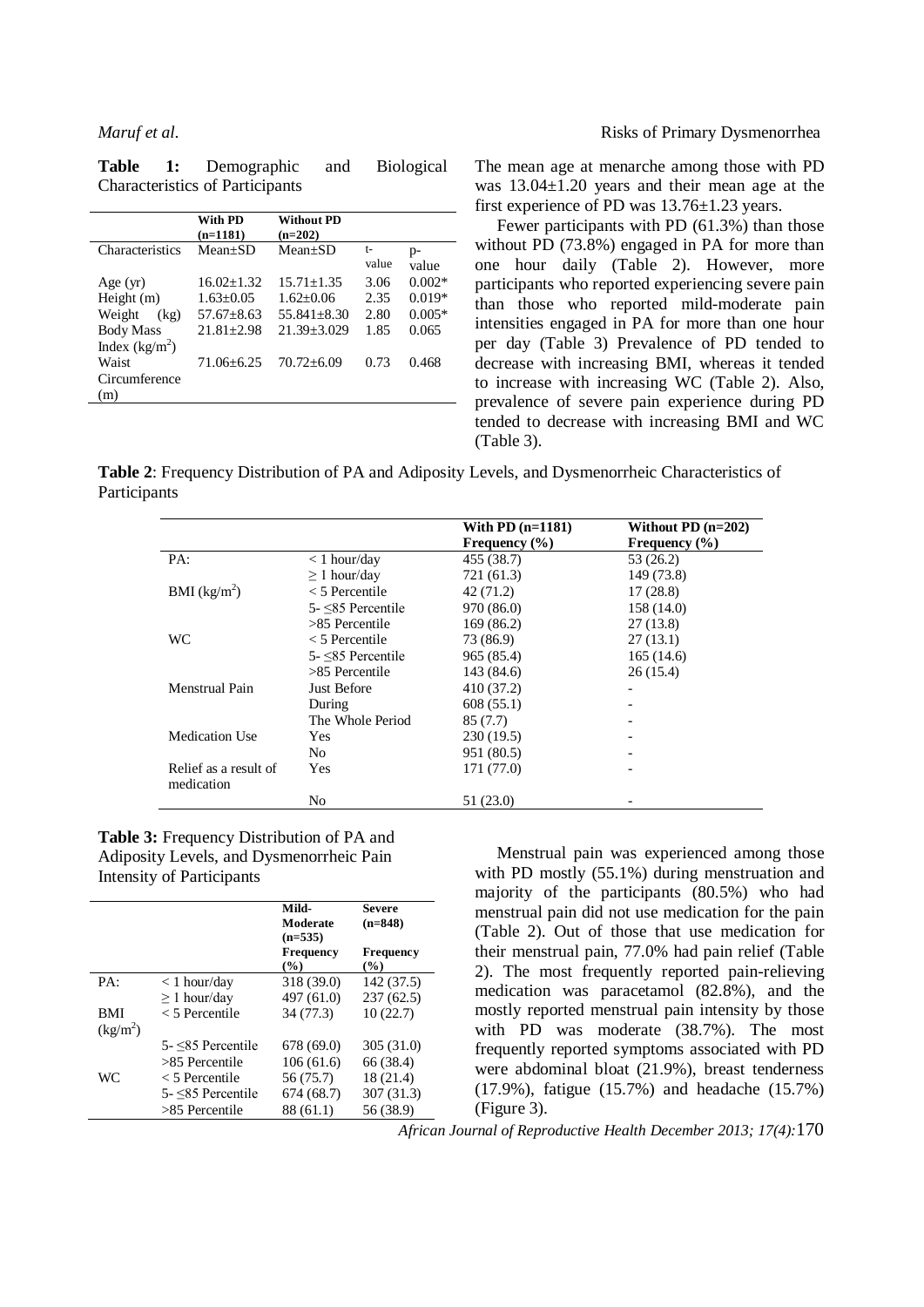

Figure 1: Distribution of Symptoms among Participants with PD

Waist circumference, BMI and PA level showed no association (p>0.05) with either PD or its pain intensity experienced among the adolescents (Table 4). Although BMI showed unadjusted association with PD, this association disappeared after adjusting out age, WC, experienced pain intensity and PA level (Table 4). Also, BMI and WC showed tendencies for decreased unadjusted prevalence odd ratio for having severe pain with increasing values or higher categories (Table 4).

**Table 4:** Prevalence Odd Ratios of having Primary Dysmenorrhea and Severe Pain Intensity from Physical Activity Level and Obesity Indices

|                              |                          | Odd Ratio (95% Confidence Interval); p-value |                                      |
|------------------------------|--------------------------|----------------------------------------------|--------------------------------------|
|                              |                          | <b>Unadjusted</b>                            | <b>Adjusted</b>                      |
| <b>Occurrence of PD</b>      |                          |                                              |                                      |
| PA:                          | $< 1$ hour/day           | 1.00                                         | 1.00                                 |
|                              | $\geq 1$ hour/day        | $1.77(1.27 \text{ to } 2.48)$ ; 0.001        | $1.57(0.92 \text{ to } 2.69)$ ; 0.10 |
| BMI (kg/m <sup>2</sup> )     | $<$ 5 Percentile         | 1.00                                         | 1.00                                 |
|                              | $5 - 5$ Percentile       | $0.40(0.22 \text{ to } 0.72); 0.002$         | $0.45(0.14 \text{ to } 1.51); 0.20$  |
|                              | $>85$ Percentile         | $0.40$ (0.20 to 0.79); 0.009                 | $0.48(0.11 \text{ to } 2.11); 0.33$  |
| <b>WC</b>                    | $<$ 5 Percentile         | 1.00                                         | 1.00                                 |
|                              | $5 - \leq 85$ Percentile | 1.14 $(0.59 \text{ to } 2.19)$ ; 0.71        | $1.26(0.41 \text{ to } 3.90)$ ; 0.68 |
|                              | $>85$ Percentile         | 1.21 (0.57 to 2.58); 0.63                    | $1.05(0.25 \text{ to } 4.36)$ ; 0.94 |
| <b>Severe Pain Intensity</b> |                          |                                              |                                      |
| PA:                          | $< 1$ hour/day           | 1.00                                         | 1.00                                 |
|                              | $\geq 1$ hour/day        | $0.94$ (0.73 to 1.20); 0.61                  | $0.94$ (0.72 to 1.21); 0.61          |
| BMI (kg/m <sup>2</sup> )     | $<$ 5 Percentile         | 1.00                                         | 1.00                                 |
|                              | $5 - 85$ Percentile      | $0.62$ (0.29 to 1.30); 0.20                  | $0.71$ (0.33 to 1.53); 0.38          |
|                              | $>85$ Percentile         | $0.46(0.21 \text{ to } 1.02)$ ; 0.06         | $0.65$ (0.27 to 1.56); 0.33          |
| <b>WC</b>                    | $<$ 5 Percentile         | 1.00                                         | 1.00                                 |
|                              | $5 - \leq 85$ Percentile | $0.68(0.39 \text{ to } 1.19)$ ; 0.18         | $0.78(0.44 \text{ to } 1.39)$ ; 0.40 |
|                              | $>85$ Percentile         | $0.49(0.26 \text{ to } 0.92)$ ; 0.03         | $0.75(0.36 \text{ to } 1.58)$ ; 0.45 |

## **Discussion**

The objective of this study was to explore associations of the PA level and adiposity indices with PD in school adolescents. In this study, PA level and the examined adiposity indices showed no association with either PD or its pain intensity as experienced among the adolescents.

*African Journal of Reproductive Health December 2013; 17(4):*171 The finding of no association between PA level and PD occurrence in this study contrasts the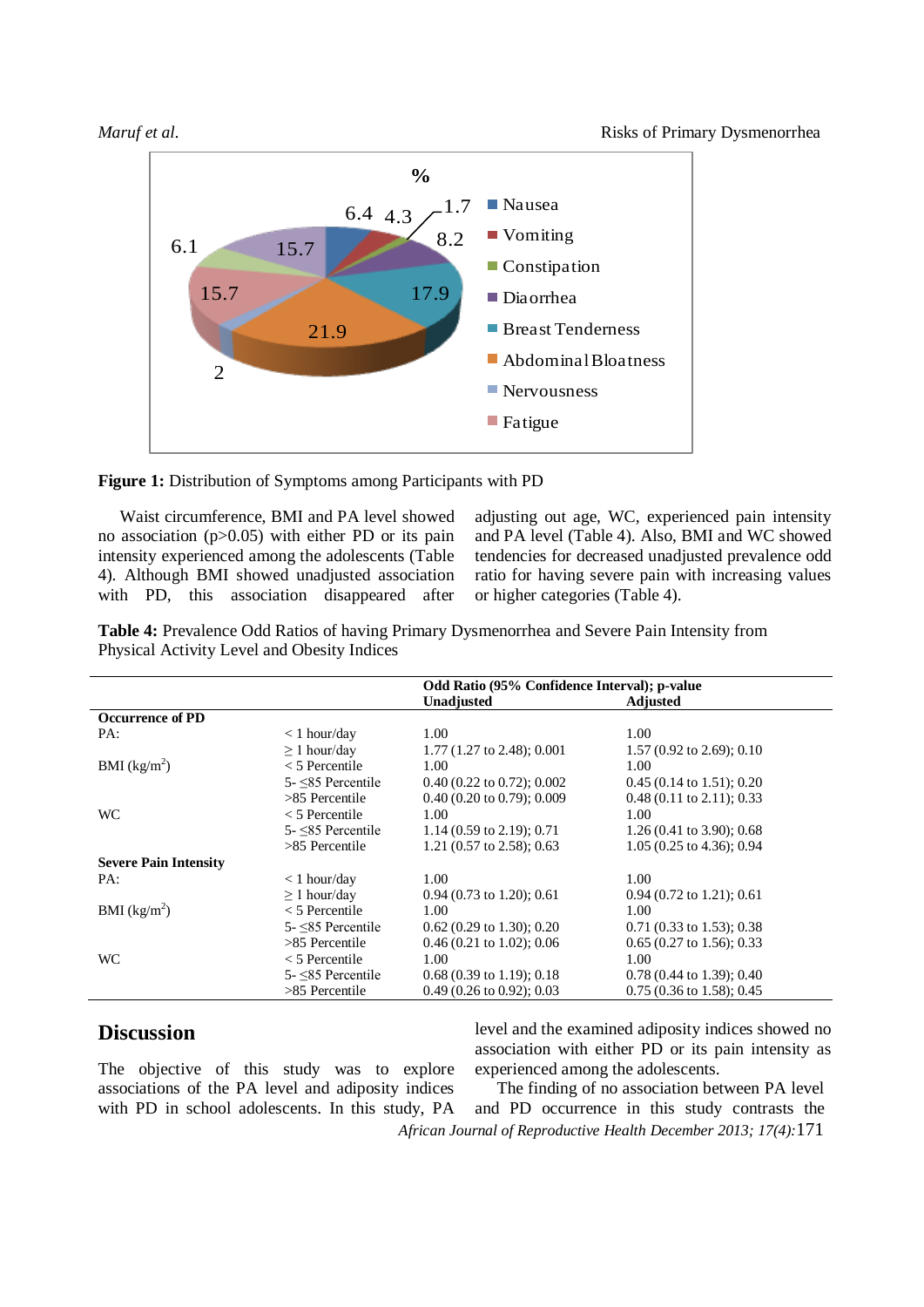findings in some previous studies<sup>14,26,27</sup>. In a review of 63 articles on factors associated with PD, Latthe et al.<sup>14</sup> reported inverse association between exercise and PD occurrence. Also, Daley<sup>26</sup> and Brown and Brown<sup>27</sup>, from clinical trials, albeit of limited methodological quality, suggested that exercise may reduce some symptoms during the menstrual phase. However, it corroborates the finding in another study<sup>16</sup>. The finding in this study implies that PA performance bears no association with having PD among the adolescents. Furthermore, it is important to mention that, despite the finding of no association between PA level and PD occurrence, higher PA level tended to be associated with PD occurrence. This tendency appears counter-intuitive, and we have no specific explanation for it. However, it might be that some of participants confused PD occurrence with PD pain as Locke and Warren<sup>28</sup> reported higher level of menstrual discomfort with exercise after adjusting out possible confounders. Apparently, previous studies only investigated PA in relation to symptoms of PD as against PD occurrence, and this limits comparison of this finding with those of previous studies.

The scientific reports concerning the effect of PA on dysmenorrheic pain intensity offer mixed evidence<sup>29</sup>. Similar to the finding in this study, some previous studies reported no associations between dysmenorrheic pain intensity and PA level<sup>16,17,30</sup>. Furthermore, this finding concurs with the finding on association between PA level and occurrence of PD in the current study. Some other authors, however, reported to the contrary<sup>19, 31</sup>.

Further, a systematic review reported reduced score on Moo's Menstrual Distress Questionnaire, in the exercise group, during the menstrual phase and the observed cycle compared with the control<sup>27</sup>. . However, after controlling for disposition and mood, exercise is actually associated with higher level of menstrual  $discomfort^{28}$ .

The proponents and advocates of physical exercise in the management of PD seem to have based their recommendation on anecdotal accounts. For instance, the American College of Obstetrics and Gynecology has advised that regular aerobic exercise may help relieve premenstrual syndrome<sup>32</sup> despite the inconclusive

evidence from the literature. However, explanations have been given for possible favorable effects of physical exercise on PD. Primary dysmenorrhea has been associated with stress<sup>33</sup>, and physical exercise has been used to reduce the perception of stress or inducing biochemical changes in the immune system $34$ . Thus reduction of stress, through the exercise, is perceived to also have reducing effect on PD. Another proposed mechanism is improved metabolism through increase in blood flow at the pelvic level<sup>31</sup>. The discordant reports in the literature may be linked to varying definitions of PD and PA, varying study design and different modes of data collection<sup>29</sup>.

The outcome of a Cochrane review on the benefit of exercise in the management of PD shows that although the available evidence implies that there are no adverse effects associated with exercise, the outcome is limited by the methodology of the reviewed studies to be considered as supporting the use of exercise in alleviating symptoms associated with  $PD^{27}$ . Thus, high-quality randomized controlled trials with adequate sample size are needed to arrive at any definitive recommendation of exercise as a beneficial treatment strategy for PD. At any rate, it is important to let the individuals living with PD know broader health benefits of exercise beyond  $PD^{27}$ .

In contrast to the finding in this study, the idd Development Institute<sup>15</sup>, reported Child Development Institute<sup>15</sup>, reported overweight as a risk factor for occurrence of PD, and Latthe et al.<sup>14</sup> reported an association between low BMI and occurrence of PD in a systematic review. However, the finding of no association between WC and dymenorrheic pain intensity in this study is in agreement to the findings in a previous study<sup>35</sup>. The findings in this study suggest adiposity indices are not associated with PD occurrence and its pain intensity among the school adolescents.

*African Journal of Reproductive Health December 2013; 17(4):*172 The findings in this study have public health implication, specifically, in adolescents, in the sense that they indicates that PA level and adiposity are not associated with PD occurrence or the intensity of its attendant pain. This, however, does not rule out the overall health benefits of PA even in those with PD. However, the subjective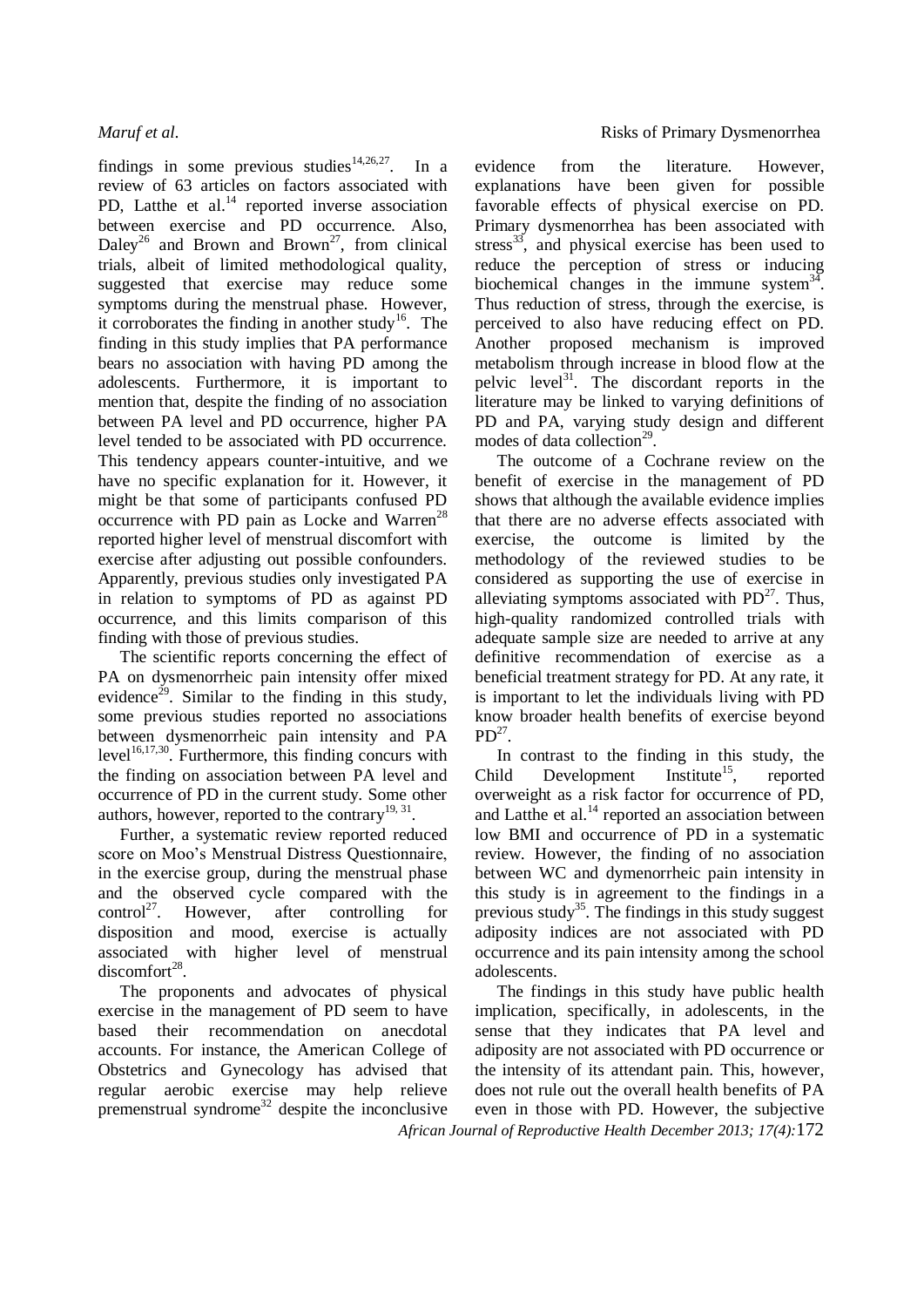nature of the PA level assessment employed in this study and the possibility of recall bias on the part of the adolescent may limit the findings in this study. The use of this assessment strategy was based on the consideration that a more complex assessment tool might not be appropriate for the age group of the participants. Further, retrospective reporting of menstrual pain may be inaccurate<sup>36</sup>. In addition, this is a cross-sectional study from which cause and effect conclusion cannot be drawn. Despite these limitations, this study has strength in its sample size and random sampling of the participants. We recommend that more studies of this nature, employing objective assessment of PA, be carried out to establish the validity of the findings in this study. In conclusion, PA level and adiposity are neither associated with PD occurrence nor the intensity of its attendant pain.

## **Contribution of Authors**

Conception and design of the study; analyses of data; preparation of manuscript: Fatai A. Maruf

Collection of data and preparation of manuscript: Nonyelu V. Ezenwafor

Design of the study and revision of manuscript for adequate intellectual content: Suleman O. Moroof

Revision of manuscript for adequate intellectual content: Ade F. Adeniyi

Preparation of manuscript: Emmanuel C. Okoye All these authors approved the manuscript.

### **Acknowledgements**

We appreciate the assistance of the officials of Nnewi Local Education Authority in getting the list of registered schools in Nnewi, and the assistance of the principals of the schools where the data for this study were collected. We appreciate the cooperation of the students who participated and their parents who gave the consent in this study.

## **References**

1. Proctor ML, Hing W, Johnson TC and Murphy PA. Spinal manipulation for primary and secondary dysmenorrhoea (Cochrane Review). The Cochrane Library, Issue 3, Chichester John Wiley and Sons, 2004.

- 2. Akin, MD, Weingand, KW, Hengehold, DA, Goodale, MB, Hinkle RT, and Smith, RP. Continuous low level topical heat in the treatment of dysmenorrhoea. Obstetrics and Gynaecology 2001; 97(3): 343-349.
- 3. Proctor ML, Murphy PA, Pattison HM, Suckling JA and Farquhar C. Behavioural interventions for primary and secondary dysmenorrhea. (Cochrane Review). In: The Cochrane Library. Issue 3, 2004
- 4. Jenner, C.A. Painful periods (dysmenorrhoea): definition, types, clinical findings and management. http://www.londonpainconsultants.com/articles/2006/1 1/13/painful\_periods\_dysmenorrhea/. 2006. Accessed on May, 2013.
- 5. Beers, M., Porter, R., Jones, T., Kaplan, J. & Berkwits, M. *The Merek Manual*, (7<sup>th</sup> ed.) Keryn Lane, Merek Research Laboratories, Whitehouse Station, N.J., 2006; pp 2071-2078.
- 6. Llewellyn-Jones D. Everywoman; A Gynaecological Guide for Life. (9<sup>th</sup> ed) London: Safari, 1998.
- 7. Smith, R.P. & Kaunitz, A.M. Painful menstrual periods (dysmenorrhoea). www.uptodate.com/patient, 2008. 11/2011.
- 8. Houston AM, Abraham A, Haung Z and D-Angelo LJ. Knowledge, attitudes, and consequences of menstrual health in urban adolescent females. J Paediatr Adol Gynaec 2006; 19: 271- 75.
- 9. Lee LK, Chen PCY, Lee KK and Kaur J. Menstruation among adolescent girls in Malaysia: a cross sectional school survey. Singap Med J 2006; 47: 869- 75
- 10. EL-Gilaney AH, Badawi K and EL-Fedawy S. Epidemiology of dysmenorrhoea among adolescent students in Mansoura, Egypt. East Mediterranean Health Journal 2005; 11: 155-63.
- 11. Banikarim C, Chacko MR and Kelder SH. Prevalence and impact of dysmenorrhoea on Hispanic female adolescents. Arch Pediat Adol med 2000; 154:1226- 29
- 12. Harlow SD and Park M. Physical activity is not associated with any pain parameter. Brit J Obstet and Gynaec 1996; 103: 1134-1142
- 13. Impey L. Dysmenorrhea. Obstetrics and Gynaecology,  $(2<sup>nd</sup>ed)$ . United States of America: Blackwell, 2006.
- 14. Latthe P, Magini L, Gray R, Hills Robert and Khan Khalid. Factors predisposing women to chronic pelvic pain: systematic review. British Medical Journal 2006; 332: 749-755
- 15. Child Development Institute. Menstrual disorders in adolescent girls. www.childdevelopmentinfo.com 2010. Accessed on 28/07/2010
- 16. Jarett M, Heitkemper MM and Shaver JF. Symptoms and self-care strategies in women with and without dysmenorrhea. Health Care Women I 1995; 16: 167- 78
- 17. Harlow SD and Park MA. A longitudinal study for risk factor for the occurrence, duration and severity of menstrual cramps in a cohort college woman. A British journal of obstertrics and Gynaecology; 103: 1134-